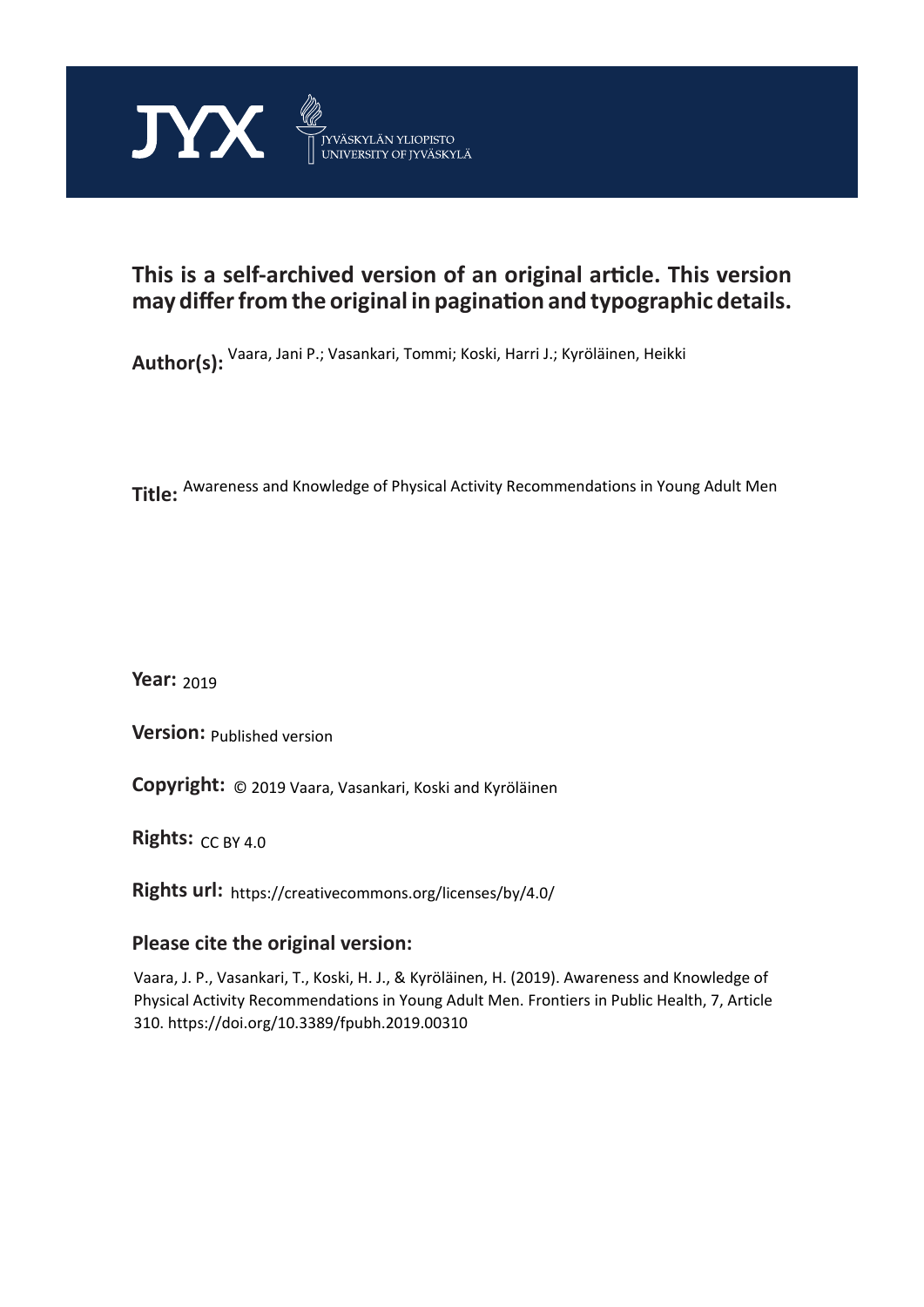



# Awareness and Knowledge of [Physical Activity Recommendations](https://www.frontiersin.org/articles/10.3389/fpubh.2019.00310/full) in Young Adult Men

#### [Jani P. Vaara](http://loop.frontiersin.org/people/480489/overview)1\*, [Tommi Vasankari](http://loop.frontiersin.org/people/826058/overview)<sup>2</sup>, [Harri J. Koski](http://loop.frontiersin.org/people/485904/overview)<sup>3</sup> and [Heikki Kyröläinen](http://loop.frontiersin.org/people/79649/overview)<sup>4</sup>

<sup>1</sup> Department of Leadership and Military Pedagogy, National Defense University, Helsinki, Finland, <sup>2</sup> UKK Institute of Health Promotion Research, Tampere, Finland, <sup>3</sup> Finnish Defence Forces, Helsinki, Finland, <sup>4</sup> Faculty of Sport and Health Sciences, University of Jyvaskyla, Jyväskylä, Finland

**OPEN ACCESS** 

#### Edited by:

Shane Andrew Thomas, Shenzhen International Primary Healthcare Research Institute, China

#### Reviewed by:

Katie M. Heinrich, Kansas State University, United States Birute Strukcinskiene, Klaipeda University, Lithuania

> \*Correspondence: Jani P. Vaara [jani.vaara@mil.fi](mailto:jani.vaara@mil.fi)

#### Specialty section:

This article was submitted to Public Health Education and Promotion, a section of the journal Frontiers in Public Health

Received: 08 June 2019 Accepted: 11 October 2019 Published: 30 October 2019

#### Citation:

Vaara JP, Vasankari T, Koski HJ and Kyröläinen H (2019) Awareness and Knowledge of Physical Activity Recommendations in Young Adult Men. Front. Public Health 7:310. doi: [10.3389/fpubh.2019.00310](https://doi.org/10.3389/fpubh.2019.00310)

**Background:** There are only a few studies that have assessed awareness and knowledge regarding aerobic type of physical activity (PA) guidelines recommendations, while no previous studies have examined muscular type of activity recommendation guidelines. The aim was to assess knowledge and awareness and study the associations with demographic variables and physical activity and fitness.

**Methods:** Participants were 776 young (age  $26 \pm 7$  years) men. Awareness and knowledge of PA recommendation guidelines were assessed by prompted questionnaires together with demographic variables and physical activity. In addition, physical fitness was measured.

Results: Forty percent of the participants reported being aware of the physical activity recommendation. Moreover, 7% correctly identified the recommendations for moderate aerobic physical activity and 25% for muscular type of activity. In addition, 4% correctly identified both aerobic and muscular activity recommendations. Being aware of the PA recommendations was associated with being married or partnered, having higher education level and being more physically active during leisure-time ( $p < 0.05$ ). Individuals with no awareness of the recommendations had lower results in cardiorespiratory and muscular fitness compared to those being aware ( $p < 0.05$ ). Being married or partnered was positively associated with the knowledge of the muscular activity recommendations  $(p < 0.05)$ . Moreover, the individuals with correct knowledge of the PA recommendations had higher levels of muscular fitness ( $p < 0.05$ ).

**Conclusion:** A low number of individuals are aware or know the physical activity recommendations among young adult men. Therefore, more vigorous attempts to promote physical activity recommendations are needed.

Keywords: knowledge, awareness, aerobic physical activity, muscular type of physical activity, physical activity guidelines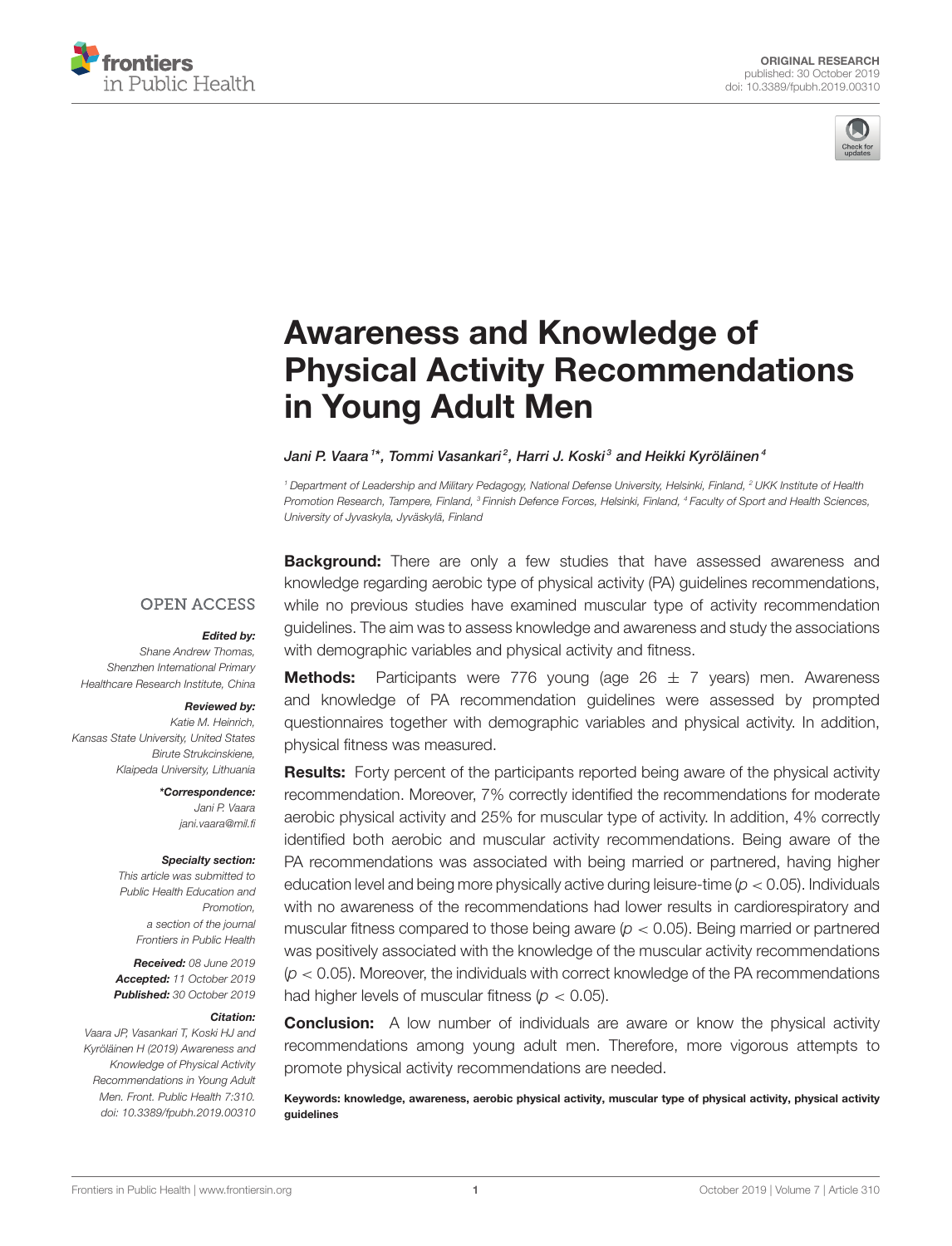# INTRODUCTION

Physical activity (PA) is an important factor in health promotion and disease prevention, and physical inactivity is linked with many chronic diseases and their risk factors [\(1\)](#page-8-0). Therefore, PA recommendations have been established in order to give information to people of what is, in general, a minimum amount of PA to improve health. The aim is to increase knowledge, which would optimally to be reflected in PA behavior. The first PA recommendations were established in the publication of "Guidelines for Graded Exercise Testing and Exercise Prescription" in 1975 [\(2\)](#page-8-1) and the recommendations were mostly aim to develop cardiorespiratory fitness. In 1990's the PA recommendations also included health-related aspects emphasizing also moderate intensity physical activity with the mention of accumulating physical activity from shorter bouts ( $\geq$ 10 min). These recommendations concluded that adults should accumulate 30 min or more on most days of the week [\(3\)](#page-8-2). In addition, muscular strength was mentioned for the first time in the recommendations although no specific recommendations were then stated.

Since the early years of the first recommendations, accumulating study results had modified the content and emphasis of the recommendations. The recommendations: "Physical Activity Guidelines for Americans" introduced in 2008 [\(4\)](#page-8-3) and "Global recommendations on Physical Activity and Health" from WHO introduced in 2010 [\(5\)](#page-9-0) stated that the minimum recommended amount of PA for adults is aerobic activity either 2 h 30 min per week at moderate-intensity or 1h and 15 min at vigorous-intensity, which could be accumulated from 10 min activity bouts. In addition, muscular strength and muscular endurance should be performed twice a week. The Finnish physical activity recommendation is based on the "Physical Activity Guidelines for Americans" and was introduced in 2009. In 2018, the "Physical Activity Guidelines for Americans" were revisited. The basic recommendations, mentioned above, stayed the same, however, the borderline of accumulating 10 min activity was excluded and the recommendations states that any activity counts [\(6\)](#page-9-1).

Considering the accumulating research evidence of beneficial effects of PA from numerous studies during the recent decades, it is surprising how few studies have assessed awareness and knowledge of the recommendations. One of the first studies to assess knowledge of the recommendations was reported by Bennett et al. [\(7\)](#page-9-2). They reported that 33% of the US adult study sample correctly identified the recommendations for moderateintensity PA based on recommendations from 1995. Moreover, Moore et al. [\(8\)](#page-9-3) observed that among 10,000 US adults 26% correctly identified the recommendations from 1995 considering moderate-intensity PA. Moreover, further studies have observed that the knowledge of the recommendations can vary from as less as 1% in a US study population [\(9\)](#page-9-4) to 8–18% in UK study samples [\(10](#page-9-5)[–12\)](#page-9-6). In addition to knowledge of PA recommendations, previous studies have found that the proportions of those being aware of the recommendations, varies between 4 and 43% [\(9,](#page-9-4) [13](#page-9-7)[–17\)](#page-9-8).

The earlier studies have solely concentrated on studying the knowledge and awareness of the aerobic PA recommendations, whereas the knowledge of muscular type of activity, which is recommended by the present recommendations, have not yet been studied. Therefore, the aim of the present study was to assess awareness and knowledge of the PA recommendations both for aerobic and muscular type of activities. Moreover, the premise for the awareness and knowledge of the physical activity recommendations is that they would optimally be reflected in physical activity behavior. As physical activity is related to improved physical fitness and body composition it is of interest whether these variables are also associated with the awareness and knowledge of the recommendations. The secondary purpose was therefore to study the associations of demographic variables, body mass index (BMI), PA, and physical fitness with awareness, and knowledge of the recommendations. From a national perspective, this is a novel study assessing awareness and knowledge of PA recommendations in a Finnish study sample consisting of young adult men.

# **METHODS**

# **Participants**

Participants were 776 young (age  $26 \pm 7$  years) adult Finnish men, who were invited in the military refresher training organized by the Finnish Defense Forces. The call up to military refresher training and information about the study plan for participants were sent to participants 5 months before the study conduction, which were carried out in 7 different sessions during 2015. The study protocol was explained in detail to the participants before they gave their written consent. The study was approved by the ethical committees of the University of Jyväskylä and the Central Finland Health Care District, as well as the Headquarters of the Finnish Defense Forces (AM5527). Altogether, 1,106 men were called up and 823 could participate in the military refresher training (response rate 74%). The most typical reasons for non-participation to the military refresher training were related to personal reasons in life, such as work-, study-, or health-related issues. Among those men who participated in the military refresher training 32 refused to take part in the study (response rate 96%). The study sample was compared with corresponding cohorts of 20–30 years old Finnish men in the national register data (Statistics Finland) from the year 2014 for education and place of residence. Based on these analyses, the current study sample can be considered to represent a young adult Finnish man with the following limitations: Northern and Southern Finland were slightly over-represented and the proportion of those participants who had studied 13 years or more was slightly over-represented.

# Assessment of Knowledge and Awareness of Physical Activity Recommendations

Knowledge and awareness of physical activity recommendations were assessed by a questionnaire similar to previous studies [\(7,](#page-9-2) [10,](#page-9-5) [11,](#page-9-9) [14\)](#page-9-10). To assess awareness of the recommendations participants were asked whether they have seen, heard or read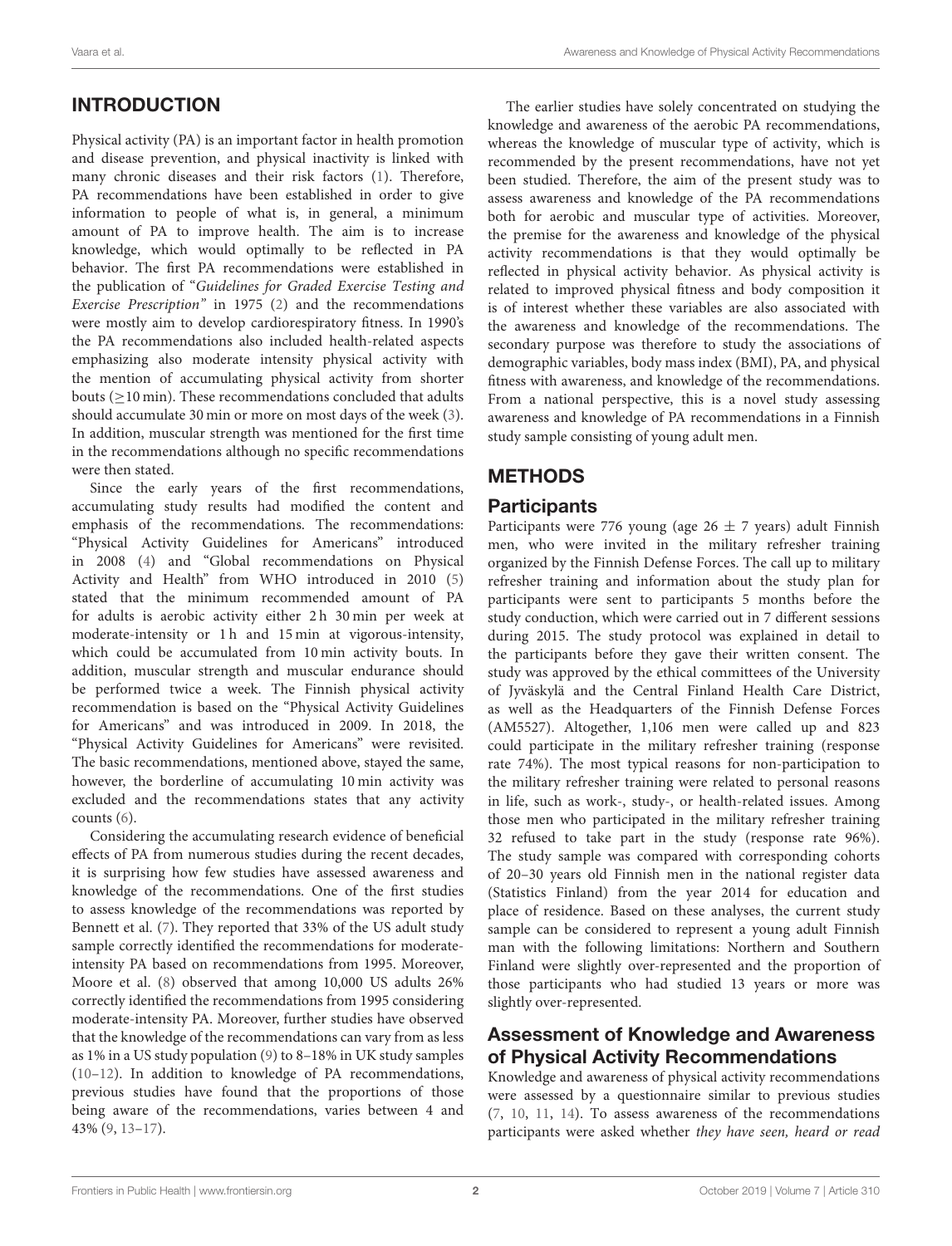about physical activity recommendations? The answer options were: (1) yes, (2) no, and (3) I don't know. For knowledge of the recommendations participants were asked: "What is the recommended minimum amount of moderate-intensity aerobic physical activity per week based on the present physical activity recommendations." The answer options were as follows: (1) 1 h 30 min, (2) 2 h 30 min, (3) 3 h, (4) 20 min per day 3 days per week, (5) 30 min per day 5 days per week, (6) 30 min per day 7 days per week, (7) 60 min per day 7 days per week, (8) none of the previous options, (9) I don't know. Furthermore, Participants were asked: "What is the recommended minimum amount of muscular strength and endurance type of activity per week based on the present physical activity recommendations." The answer options were: (1) once per week, (2) 2 times per week, (3) 3 times per week, (4) 4 times per week, (5) 5 times per week, (6) none of the previous options, (7) I don't know. Moreover, based on the answers given, further classifications were modulated as correct knowledge (answer 2, 5), under estimation (answers 1, 4), overestimation (answers 3, 6, 7) for moderate-intensity aerobic activity knowledge and for muscular type of activity knowledge: correct knowledge (answer 2), under estimation (answers 1), over estimation (answers 3–5). Regarding moderate-intensity aerobic PA, answer option 5 (30 min per day 5 days per week) was classified as correct answer, although it is correct only based on the amount and not by the frequency of the present physical activity recommendations.

# Demographic and Background Variables

Demographic variables were assessed by a questionnaire: age, marital status (married/partnered, divorced/widowed, never married), education ( $\leq$ 9, 10–12, 13–15,  $\geq$ 16 years), employment status (employed, student, unemployed, or other), and smoking (smoker, quit smoking, non-smoker).

# Assessment of Self-Reported Physical Activity

Leisure-time physical activity (LTPA) was assessed with the following question: "Which of the following definitions best describe your leisure time physical activity habits?"—("Think of the last 3 months and consider all LTPA that lasted at least 20 min per session"). Response categories were (1) less than once a week; (2) no vigorous activities, but light or moderate physical activity at least once a week (if more often than once please define the numbers per week in an open space); (3), vigorous activity once a week; (4) vigorous activity twice a week; (5) vigorous activity 3 times a week; (6) vigorous activity at least 4 times a week. LTPA was classified as low (responses 1 or 2), moderate (responses 3 or 4), and high (responses 5 or 6) activity [\(18\)](#page-9-11). The LTPA question used in the present study has been validated against fitness, observing that vigorous physical activity showed a consistent dose-response relationship with cardiorespiratory and muscular fitness [\(19\)](#page-9-12). In general, acceptable to good reliability but poor to moderate validity has been reported for physical activity questionnaires [\(20\)](#page-9-13).

# Physical Fitness

The participants performed the physical fitness tests in the following order: standing long jump, isometric maximal force, cardiorespiratory fitness, and muscular endurance tests. All of the participants were familiar with the standing long jump test and muscular endurance tests because those tests have been conducted during their military service.

### Standing Long Jump Test

Standing long jump test was used to test explosive force production of lower extremities [\(21\)](#page-9-14). The participants were instructed of the correct technique prior the testing, and each of them performed several jumps after a warm-up and prior the testing, which was performed in the specifically designed gym mat. The warm-up lasted 10 min and consisted of calisthenics exercises, such as x-jumps, push-ups, sit-ups, squats, planks, and countermovement jumps. The participants were instructed to jump (horizontally) forward as far as possible from a standing position, using a prior countermovement and hands freely swinging by their sides without falling backward upon bilateral landing. The participants completed 3 trials each interspersed by a 1-min rest period. The performance was measured with 1 cm precision.

#### Maximal Isometric Force

Maximal isometric force was measured with horizontal bench press (both regarded as tests for maximal strength) using a dynamometer. Knee angle was set to 107◦ with a goniometer, and hands were placed on a handle grip in a leg extension test [\(22\)](#page-9-15). During the maximal bench press test, the participants were in supine position with their backs flat on a bench and feet flat on the floor with elbow and shoulder positioned at 90◦ . A warm-up series of at least 2 submaximal sets were done prior to maximal sets. Three trials were performed using a 30-s recovery period. The best performance was included in the analysis. Each participant was advised to produce maximal force as fast as possible and to maintain it for 3 s. The participants were verbally encouraged during the maximal efforts by the test personnel. The repeatability has been reported to be high in maximal isometric strength tests ( $r = 0.98$ , C.V = 4.1%) [\(23\)](#page-9-16).

#### Cardiorespiratory Fitness

Cardiorespiratory fitness (VO<sub>2</sub> max) was determined using an indirect graded cycle ergometer test (Ergoline 800S, Ergoselect 100K, Ergoselect 200K, Bitz, Germany) until exhaustion. A progressive protocol was used, which initially started at a power output of 50 W and was increased 25 W every 2 min until exhaustion. Heart rate (HR) was continuously recorded during the test (Polar Vantage NV or S610, S710, or S810, Kempele, Finland). Predicted VO<sub>2</sub> max was estimated from HR and maximal power (W) (Fitware, Mikkeli, Finland) with the following equation: VO<sub>2</sub> max (ml·kg<sup>-1</sup>·min<sup>-1</sup>) = 12.35 × Pmax/kg  $+ 3.5$ , where Pmax is maximal power and kg is body mass in kg. The intra class correlation has been reported to be high with this method [\(24\)](#page-9-17).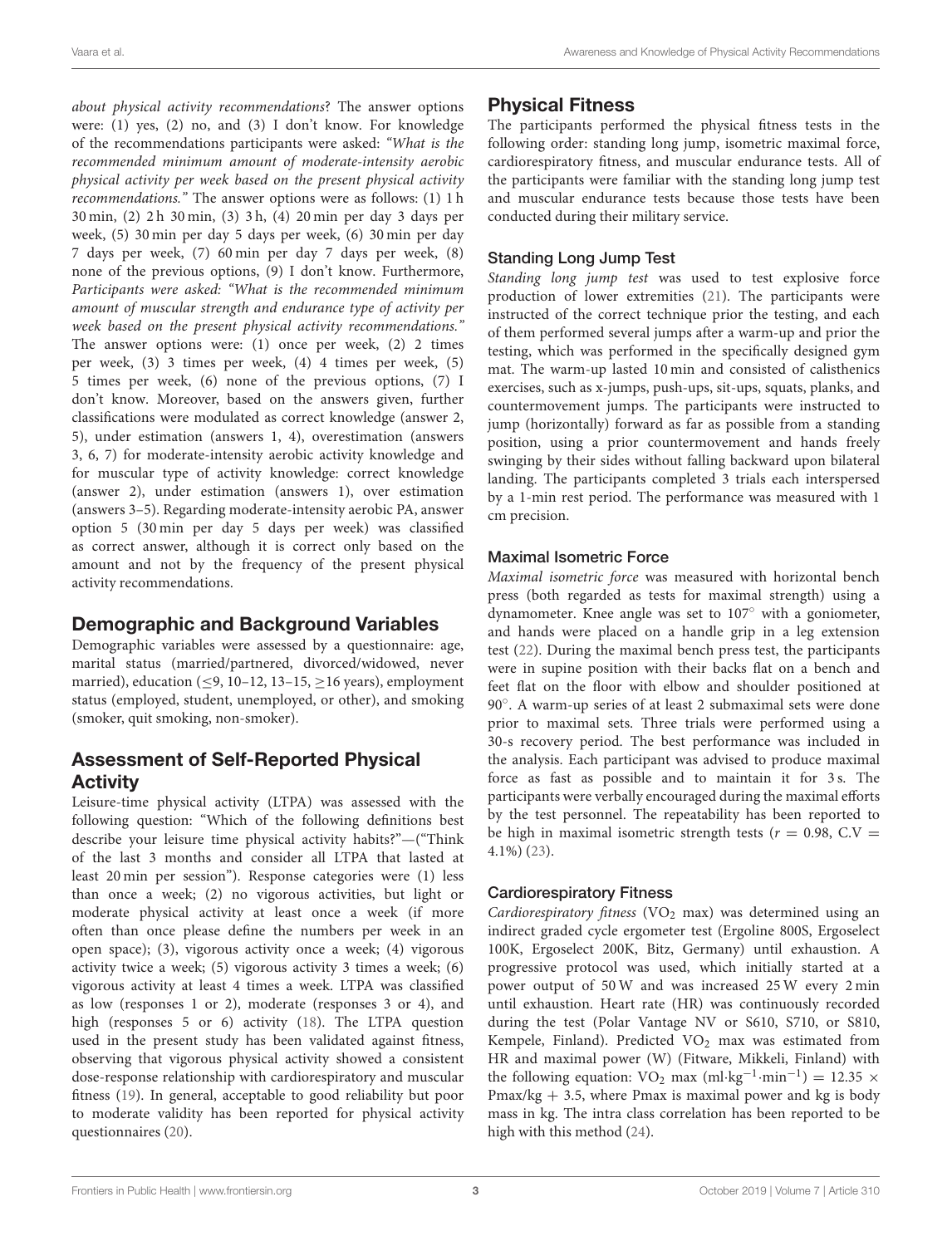#### Muscular Endurance Tests

Muscular endurance tests consisted of push-ups and situps (repetitions/minute). The push-up test measured the performance of arm and shoulder extensor muscles. Before taking a starting position, the participants laid face down on the floor, feet parallel at pelvis to shoulder width and hands positioned so that thumbs could reach the shoulders while other fingers were pointing forward. Before the beginning of the test, the participants were instructed to extend their arms to the starting position and keep the feet, trunk, and the shoulders in the same line throughout the test. One successful repetition was counted when the participant lowered his torso by flexing arms to an elbow angle of 90° and returned to the starting position by extending his arms. Sit-up test was used to measure performance of abdominal and hip flexor muscles. In the starting position, the participants laid on his back while legs were supported from the ankles by an assistant. The knees were flexed at the angle of 90◦ , elbows pointing upward and fingers crossed behind the back of the head. One successful repetition was determined when the participant lifted his upper body from the starting position and brought elbows to the knee-level. The result of the test was expressed as a number of consecutive successful repetitions during 60 s. There was a recovery period of 5-min between the tests. Correct technique was demonstrated to participants before each test and only the trials with adequate technique were accepted. The test-retest reliability of push-up, sit-up, and repeated squat tests has been reported to be high among young adults and middle-aged adults (ICC =  $0.93-0.95$ , ICC =  $0.83-$ 0.93,  $r = 0.95$ , respectively) [\(25,](#page-9-18) [26\)](#page-9-19).

# Body Composition

Body weight was measured to the nearest 0.1 kg and body height by a commercial scale to the nearest 0.1 cm, and further BMI was calculated.

# Statistical Analysis

Data was analyzed with IBM SPSS Statistics 22.0.0.0. Descriptive statistics as frequencies, means, standard deviations and 95% confidence intervals were calculated and are presented in the tables.  $\chi^2$  -tests were used to explore the associations of marital status, employment status, smoking, and PA with the awareness and knowledge of the recommendations. For continuous variables age, BMI, and physical fitness tests, the difference of means in awareness and knowledge of recommendations were assessed with analysis of variance using Bonferroni post hoc tests. Moreover, those parameters that were not normally distributed were log-transformed (maximal isometric force of upper and lower extremities).

# RESULTS

The background characteristics of the study participants is presented in the **[Table 1](#page-4-0)**. Forty percent of the participants reported being aware and 27% not being aware of the PA recommendations. **[Table 2](#page-5-0)** reveals that 7% correctly identified the recommendation for moderate aerobic PA and 25% for muscular type of activity. The proportion of those who correctly <span id="page-4-0"></span>TABLE 1 | Demographic characteristics (%), physical activity (%), and fitness (mean  $\pm$  SD) of the study participants.

| <b>Characteristics</b> |                                       |                  | n   |
|------------------------|---------------------------------------|------------------|-----|
| Age (years)            |                                       | $26 + 7$         | 767 |
| Marital status (%)     | Married/partnered                     | 44.5             | 339 |
|                        | Divorced/widowed                      | 3.3              | 25  |
|                        | Never married                         | 52.2             | 398 |
| Education (%)          | $\leq$ 9 years                        | 3.3              | 25  |
|                        | $10-12$ years                         | 34.0             | 259 |
|                        | $13 - 15$ years                       | 41.9             | 319 |
|                        | $\geq$ 16 years                       | 20.9             | 159 |
| Employment             | Employed                              | 69.2             | 527 |
| status (%)             | Student                               | 24.7             | 188 |
|                        | Unemployed or other                   | 6.2              | 47  |
| Smoking (%)            | <b>Smokers</b>                        | 26.1             | 199 |
|                        | Quit smoking                          | 24.4             | 186 |
|                        | Non-smokers                           | 49.0             | 377 |
| Body mass index        | Underweight $(<18.5)$                 | 2.1              | 16  |
| (% )                   | Normal weight (18.5-24.99)            | 51.5             | 388 |
|                        | Overweight (25-29.99)                 | 34.1             | 257 |
|                        | Obese $(>30)$                         | 12.3             | 93  |
| Physical activity      | Low                                   | 29.9             | 228 |
| (% )                   | Moderate                              | 29.8             | 227 |
|                        | High                                  | 40.3             | 307 |
| Physical fitness       | VO <sub>2</sub> max (ml/kg/min)       | $41.1 \pm 7.8$   | 740 |
|                        | Standing long jump (cm)               | $226.6 \pm 26.2$ | 742 |
|                        | Sit-ups (reps/min)                    | $34.9 \pm 11.9$  | 741 |
|                        | Push-ups (reps/min)                   | $28.4 \pm 13.9$  | 739 |
|                        | Maximal strength in bench press (N)   | $871 \pm 216$    | 745 |
|                        | Maximal strength in leg extension (N) | $3394 \pm 933$   | 744 |
|                        |                                       |                  |     |

identified both aerobic and muscular activity recommendations was 4%  $(n = 31)$ . In addition, 16% overestimated and 25% underestimated the recommended aerobic PA and 3% underestimated and 37% overestimated the recommended muscular type of activity.

Marital status (married/partnered), education level and leisure-time PA were positively associated with awareness of the recommendations (**[Table 3](#page-5-1)**). **[Table 3](#page-5-1)** further demonstrates that those individuals with no awareness of the PA recommendations had lower results in cardiorespiratory fitness and sit-ups compared to those individuals being aware ( $p < 0.05$ ) or those who answered don't know ( $p < 0.05$ ). Furthermore, individuals with no awareness of the PA recommendations had lower results in push-ups and maximal strength of upper extremities compared to those individuals being aware ( $p < 0.05$ ).

Marital status (married/partnered) was positively associated with the knowledge of muscular type of activity recommendations (**[Table 5](#page-7-0)**) but not with moderate aerobic PA recommendations (**[Table 4](#page-6-0)**). Regarding knowledge of moderate aerobic PA recommendations, those who responded "don't know" had lower results in standing long jump compared to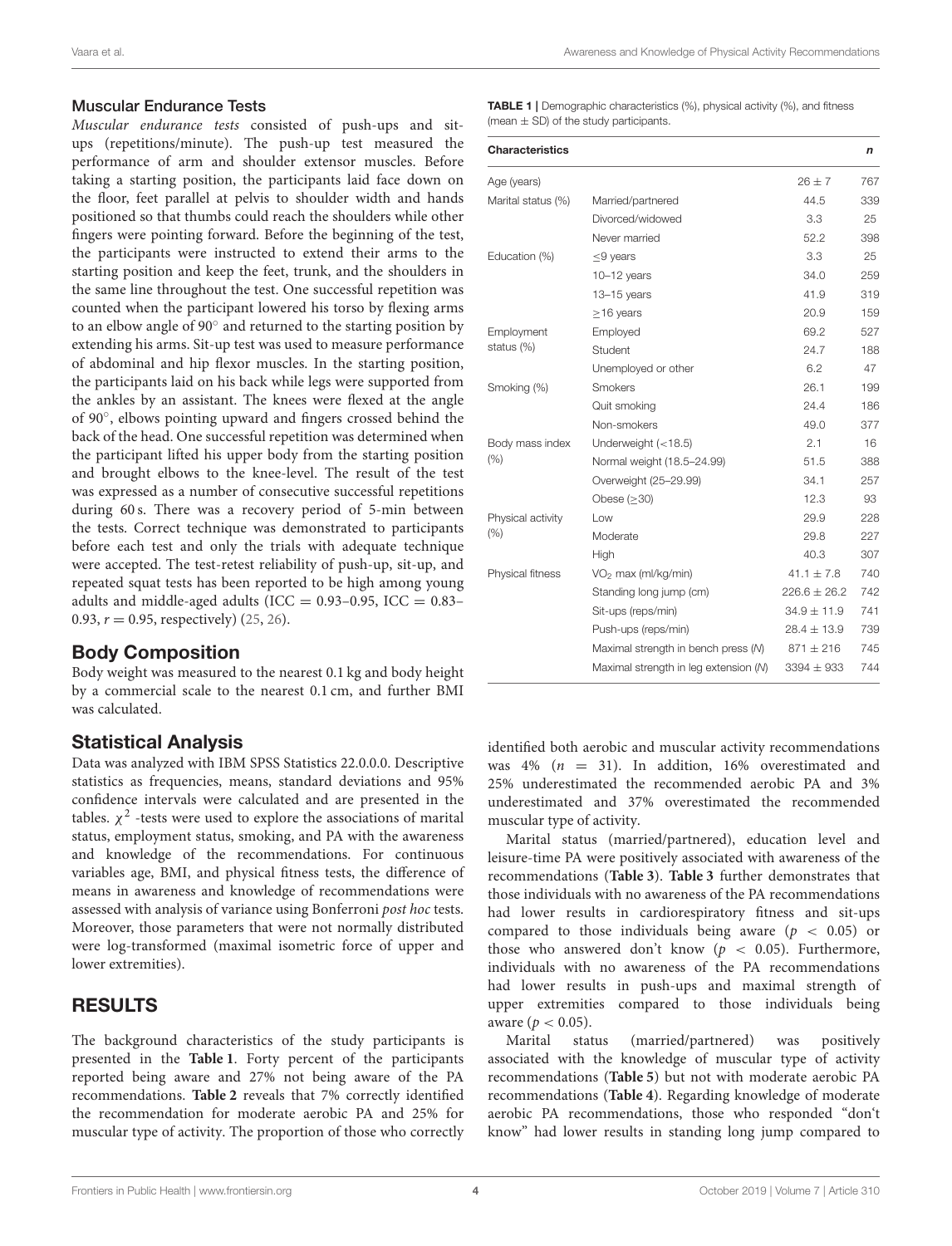<span id="page-5-0"></span>TABLE 2 | Distributions of answers regarding awareness and knowledge of the physical activity recommendations.

|                                                                | $\frac{0}{0}$ | n                                                                      |
|----------------------------------------------------------------|---------------|------------------------------------------------------------------------|
| adults                                                         |               | I have seen, heard or read about physical activity recommendations for |
| Yes                                                            | 39.5          | 300                                                                    |
| No                                                             | 26.6          | 202                                                                    |
| I don't know                                                   | 33.9          | 257                                                                    |
| Moderate aerobic physical activity recommendation per week is: |               |                                                                        |
| 1 h 30 min                                                     | 3.6           | 28                                                                     |
| 2 h 30 min                                                     | 6.9           | 54                                                                     |
| 3h                                                             | 12.0          | 94                                                                     |
| 20 min per day 3 days per week                                 | 21.8          | 170                                                                    |
| 30 min per day 5 days per week                                 | 15.0          | 117                                                                    |
| 30 min per day 7 days per week                                 | 3.6           | 28                                                                     |
| 60 min per day 7 days per week                                 | 0.6           | 5                                                                      |
| None of the previous options                                   | 1.3           | 10                                                                     |
| I don't know                                                   | 35.2          | 275                                                                    |
| Muscular fitness recommendation per week is:                   |               |                                                                        |
| Once per week                                                  | 2.9           | 22                                                                     |
| 2 times per week                                               | 25.1          | 189                                                                    |
| 3 times per week                                               | 29.1          | 219                                                                    |
| 4 times per week                                               | 6.6           | 50                                                                     |
| 5 times per week                                               | 2.0           | 15                                                                     |
| None of the previous options                                   | 0.9           | 7                                                                      |
| I don't know                                                   | 33.3          | 251                                                                    |

those individuals with correct knowledge ( $p < 0.05$ ) and lower results in sit-ups compared to those individuals with correct knowledge ( $p < 0.05$ ) and those who overestimated the PA recommendations ( $p < 0.05$ ) (**[Table 4](#page-6-0)**).

Regarding knowledge of muscular type of PA recommendations, those who responded "don't know" had lower results in push-ups and maximal strength of upper extremities compared to those individuals with correct knowledge ( $p <$ 0.05) and those who overestimated the PA recommendations  $(p)$ < 0.05) (**[Table 5](#page-7-0)**). Moreover, those individuals who responded "don't know" and those who overestimated the muscular type of PA recommendations had lower results in sit-ups compared to individuals with correct knowledge (p < 0.05) (**[Table 5](#page-7-0)**).

#### **DISCUSSION**

Although 40% of the young adult Finnish men reported being aware of the present PA recommendations only 7% correctly identified the recommendation for moderate aerobic PA and 25% for muscular type of activity recommendation. Moreover, 4% correctly identified both moderate intensity aerobic and muscular type of activity recommendations. Marital status, education, leisure-time PA, and selected fitness variables were positively associated with awareness, whereas selected fitness variables were positively associated with correct knowledge of both aerobic and muscular PA recommendations.

<span id="page-5-1"></span>**TABLE 3** | The distributions and mean  $\pm$  sd of those of being aware, not aware and those who don't know of the physical activity recommendations according to demographic variables, body composition, and physical activity and fitness.

| Variable<br>(main effect)    |                                             | Aware (%)<br>(39.5%) | Not aware (%)<br>$(26.6\%)$ | Don't know<br>(%)<br>$(33.9\%)$ |  |  |
|------------------------------|---------------------------------------------|----------------------|-----------------------------|---------------------------------|--|--|
| Age (years)<br>$(p = 0.223)$ |                                             | $27.4 \pm 7.5$       | $26.3 \pm 6.5$              | $25.2 \pm 5.7$                  |  |  |
| <b>Marital</b><br>status     | Married/<br>partnered                       | $52.0(n = 156)$      | 39.6 ( $n = 80$ )           | 40.1 ( $n = 103$ )              |  |  |
| $(p = 0.012)^{*}$            | Divorced/<br>widowed                        | $3.7 (n = 11)$       | 4.0 $(n = 8)$               | $2.3(n = 6)$                    |  |  |
|                              | Never married                               | $44.3 (n = 133)$     | 56.4 ( $n = 114$ )          | 57.6 ( $n = 148$ )              |  |  |
| <b>Education</b>             | $\leq$ 9 years                              | $3.7 (n = 11)$       | 1.0 $(n = 2)$               | $4.7 (n = 12)$                  |  |  |
| $(p = 0.009)^{*}$            | $10-12$ years                               | $27.3(n = 82)$       | 36.6 ( $n = 74$ )           | $39.3 (n = 101)$                |  |  |
|                              | 13-15 years                                 | 43.7 ( $n = 131$ )   | 43.1 $(n = 87)$             | $38.9 (n = 100)$                |  |  |
|                              | $\geq$ 16 years                             | 25.3 (76)            | 19.3 ( $n = 39$ )           | 17.1 $(n = 44)$                 |  |  |
| <b>Employment status</b>     |                                             |                      |                             |                                 |  |  |
| $(p = 0.811)$                | Employed                                    | $70.0 (n = 210)$     | $71.8 (n = 145)$            | 66.5 ( $n = 171$ )              |  |  |
|                              | Student                                     | 24.0 $(n = 72)$      | 22.8 ( $n = 46$ )           | $26.8 (n = 69)$                 |  |  |
|                              | Unemployed                                  | $6.0 (n = 18)$       | $5.4 (n = 11)$              | 6.6 ( $n = 17$ )                |  |  |
| <b>Smoking</b>               | Smokers                                     | $27.3(n = 82)$       | $25.7(n = 52)$              | $24.5 (n = 63)$                 |  |  |
| $(p = 0.564)$                | Quit smoking                                | $22.3(n = 67)$       | $22.8(n = 46)$              | $28.0 (n = 72)$                 |  |  |
|                              | Non-smokers                                 | $50.3 (n = 151)$     | $51.5 (n = 104)$            | $47.5 (n = 122)$                |  |  |
| <b>Body mass</b><br>index    | Underweight<br>(<18.5)                      | $2.7(n = 8)$         | $2.0(n = 4)$                | 1.6 ( $n = 4$ )                 |  |  |
| $(D = 0.491)$                | Normal weight<br>$(18.5 - 24.99)$           | $48.5 (n = 142)$     | $54.5 (n = 109)$            | 52.8 ( $n = 133$ )              |  |  |
|                              | Overweight<br>$(25 - 29.99)$                | $36.2 (n = 106)$     | $29.0(n = 58)$              | $35.5(n = 89)$                  |  |  |
|                              | Obese $(\geq 30)$                           | 12.6 ( $n = 37$ )    | 14.5 ( $n = 29$ )           | 10.3 ( $n = 26$ )               |  |  |
|                              | Leisure-time physical activity              |                      |                             |                                 |  |  |
| $(p = 0.001)$ *** Low        |                                             | $26.0 (n = 78)$      | 36.6 ( $n = 74$ )           | $29.2(n = 75)$                  |  |  |
|                              | Moderate                                    | 24.7 ( $n = 74$ )    | $32.2(n = 65)$              | $33.9 (n = 87)$                 |  |  |
|                              | High                                        | 49.3 ( $n = 148$ )   | $31.2 (n = 63)$             | $37.0 (n = 95)$                 |  |  |
| <b>Physical fitness</b>      |                                             |                      |                             |                                 |  |  |
| $(p = 0.017)^{*}$            | $VO2$ max<br>(ml/kg/min)                    | $41.5 \pm 8.1$       | 39.7±7.9*                   | $41.7 \pm 7.4 \neq$             |  |  |
| $(p = 0.247)$                | Standing long<br>jump (cm)                  | $228.4 \pm 26.5$     | $224.3 \pm 27.1$            | $226.6 \pm 25.3$                |  |  |
| $(p \le 0.001)$ ***          | Sit-ups<br>(reps/min)                       | $36.9 \pm 11.5$      | 32.4±12.1***                | $34.5 \pm 11.8 \neq$            |  |  |
| $(p = 0.027)^{*}$            | Push-ups<br>(reps/min)                      | $30.0 \pm 14.2$      | 26.6±12.9*                  | $28.0 \pm 14.1$                 |  |  |
| $(p = 0.009)^{*}$            | Maximal<br>strength in<br>bench press (N)   | $903 \pm 237$        | $841 \pm 210^*$             | $858 \pm 190$                   |  |  |
| $(p = 0.067)$                | Maximal<br>strength in leg<br>extension (N) | $3503 \pm 988$       | $3312 \pm 868$              | $3333 \pm 896$                  |  |  |

 $p < 0.05$  statistically significant trend between the subgroups \*\*\*  $p < 0.001$  statistically significant trend between the subgroups. For physical fitness variables: \*\*\*  $p < 0.001$ compared to "aware subgroup," \*p < 0.05 compared to "aware subgroup,"  $\neq$  p < 0.05 compared to "not aware subgroup".

The present study results showed higher awareness of the recommendations compared to most of the previous studies, where the prevalence rates have ranged from 4 to 37% [\(9,](#page-9-4) [13,](#page-9-7) [15\)](#page-9-20).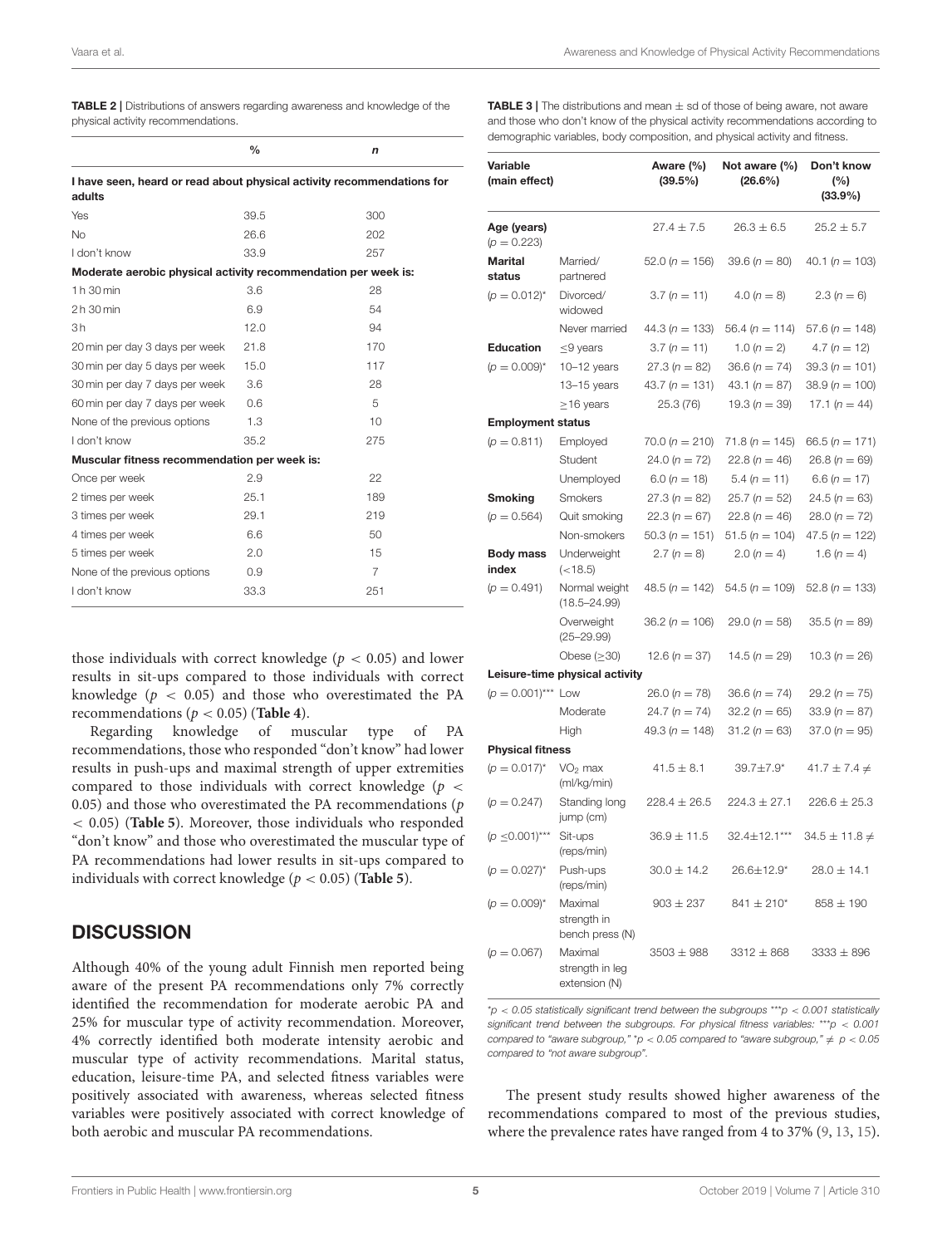<span id="page-6-0"></span>TABLE 4 | The distributions and mean  $\pm$  sd of correct, unsure, and over- and under-estimation of the moderate aerobic physical activity recommendations according to demographic variables, body composition, and physical activity and fitness.

| Variable<br>(main effect)      |                                       | Correct<br>knowledge<br>$(n = 22.2\%)$ | <b>Under-estimation</b><br>(25.3%) | Over-<br>estimation<br>$(15.6\%)$ | Don't<br>know<br>$(n = 36.9\%)$ |
|--------------------------------|---------------------------------------|----------------------------------------|------------------------------------|-----------------------------------|---------------------------------|
| Age (years)<br>$(p = 0.078)$   |                                       | $26.4 \pm 6.8$                         | $27.8 \pm 8.5$                     | $26.8 \pm 7.6$                    | $25.9 \pm 5.7$                  |
| <b>Marital status</b>          | Married/partnered                     | 45.0 ( $n = 76$ )                      | 44.6 ( $n = 86$ )                  | 47.1 ( $n = 56$ )                 | 43.1 $(n = 121)$                |
| $(p = 0.822)$                  | Divorced/widowed                      | 4.1 $(n = 7)$                          | $3.6 (n = 7)$                      | 4.2 $(n = 5)$                     | 2.1 $(n = 6)$                   |
|                                | Never married                         | $50.9(n = 86)$                         | $51.8 (n = 100)$                   | 48.7 ( $n = 58$ )                 | $54.8(n = 154)$                 |
| <b>Education</b>               | $\leq$ 9 years                        | 4.1 $(n = 7)$                          | 4.1 $(n = 8)$                      | $2.5(n=3)$                        | $2.5(n=7)$                      |
| $(p = 0.854)$                  | $10-12$ years                         | $29.6 (n = 50)$                        | $34.2 (n = 66)$                    | $37.0 (n = 44)$                   | 35.2 $(n = 99)$                 |
|                                | $13 - 15$ years                       | 46.2 $(n = 78)$                        | $42.5(n = 82)$                     | $38.7 (n = 46)$                   | 40.2 $(n = 113)$                |
|                                | $\geq$ 16 years                       | 20.1 ( $n = 34$ )                      | 19.2 ( $n = 37$ )                  | $21.8 (n = 26)$                   | 22.1 $(n = 62)$                 |
| <b>Employment status</b>       |                                       |                                        |                                    |                                   |                                 |
| $(p = 0.451)$                  | Employed                              | 65.7 ( $n = 111$ )                     | 69.9 ( $n = 135$ )                 | $76.5 (n = 91)$                   | 67.6 ( $n = 190$ )              |
|                                | Student                               | 29.0 ( $n = 49$ )                      | 22.8 ( $n = 44$ )                  | 18.5 ( $n = 22$ )                 | $26.0 (n = 73)$                 |
|                                | Unemployed                            | $5.3(n=9)$                             | $7.3(n = 14)$                      | $5.0 (n = 6)$                     | 6.4 ( $n = 18$ )                |
|                                | <b>Smokers</b>                        | 50.3 ( $n = 85$ )                      | 47.2 ( $n = 91$ )                  | 52.1 ( $n = 62$ )                 | 49.5 ( $n = 139$ )              |
| <b>Smoking</b>                 | Quit smoking                          | $21.3(n = 36)$                         | $23.3(n = 45)$                     | $24.4 (n = 29)$                   | $27.0 (n = 76)$                 |
| $(p = 0.648)$                  | Non-smokers                           | 28.4 ( $n = 48$ )                      | $29.5(n = 57)$                     | $23.5 (n = 28)$                   | 23.5 ( $n = 66$ )               |
| Body mass index                | Underweight $(<18.5)$                 | 2.4 $(n = 4)$                          | 1.6 $(n = 3)$                      | $2.6 (n = 3)$                     | 2.2 $(n = 6)$                   |
| $(p = 0.298)$                  | Normal weight (18.5-24.99)            | $57.9 (n = 95)$                        | 48.7 $(n = 93)$                    | 41.4 $(n = 48)$                   | 53.6 ( $n = 148$ )              |
|                                | Overweight (25-29.99)                 | $27.4 (n = 45)$                        | $37.7 (n = 72)$                    | 43.1 ( $n = 50$ )                 | $31.9(n = 88)$                  |
|                                | Obese $(\geq 30)$                     | 12.2 $(n = 20)$                        | 12.0 $(n = 23)$                    | $12.9(n = 15)$                    | 12.3 ( $n = 34$ )               |
| Leisure-time physical activity |                                       |                                        |                                    |                                   |                                 |
| $(p = 0.076)$                  | Low                                   | 18.9 ( $n = 43$ )                      | $27.2(n = 62)$                     | 11.4 $(n = 26)$                   | 42.5 ( $n = 97$ )               |
|                                | Moderate                              | $22.5(n = 51)$                         | $22.0 (n = 50)$                    | 19.8 ( $n = 45$ )                 | $35.7 (n = 81)$                 |
|                                | High                                  | $24.4 (n = 75)$                        | $26.4 (n = 81)$                    | 15.6 ( $n = 48$ )                 | $33.6 (n = 103)$                |
| <b>Physical fitness</b>        |                                       |                                        |                                    |                                   |                                 |
| $(p = 0.828)$                  | $VO2$ max (ml/kg/min)                 | $42.3 \pm 7.9$                         | $42.4 \pm 7.9$                     | $40.7 \pm 7.4$                    | $40.3 \pm 7.8$                  |
| $(p = 0.018)^{*}$              | Standing long jump (cm)               | $229.1 \pm 25.5$                       | $228.5 \pm 26.7$                   | $227.4 \pm 25.1$                  | 223.4 $\pm$ 28.0*               |
| $(p = 0.002)^{*}$              | Sit-ups (reps/min)                    | $38.1 \pm 11.8$                        | $35.2 \pm 13.1$                    | $34.5 \pm 11.4$                   | $33.0 \pm 11.9*^{\dagger}$      |
| $(p = 0.061)$                  | Push-ups (reps/min)                   | $30.8 \pm 13.6$                        | 27.4±12.4                          | $29.3 \pm 14.3$                   | $25.8 \pm 13.5$                 |
| $(p = 0.070)$                  | Maximal strength in bench press (N)   | $913 \pm 22.2$                         | $814 \pm 13.3$                     | $891 \pm 227$                     | $830 \pm 20$                    |
| $(p = 0.172)$                  | Maximal strength in leg extension (N) | $3495 \pm 1003$                        | $3118 \pm 878$                     | $3434 \pm 968$                    | $3297 \pm 805$                  |

 $*_p$  < 0.05 statistically significant trend between the subgroups. For physical fitness variables:  $*_p$  < 0.05 compared to "correct knowledge" subgroup,  $*_p$  < 0.05 compared to "over-estimation" subgroup.

In addition, the previous studies have observed associations of age [\(9,](#page-9-4) [13,](#page-9-7) [16\)](#page-9-21), education [\(9,](#page-9-4) [13,](#page-9-7) [15\)](#page-9-20), gender [\(9,](#page-9-4) [13,](#page-9-7) [15\)](#page-9-20), PA level [\(13\)](#page-9-7), and ethnicity [\(9\)](#page-9-4) with awareness. These previous studies do, therefore, suggest that when planning to develop awareness of PA recommendations a specific effort may be needed to target individuals in different subgroups. The present study suggests that inactive or unfit individuals, those with low education level and those not being married or partnered could be specific target groups for PA promotion compared to their counterparts among young adult men. However, it should be noted that on average, considering the present and earlier studies, there are far more individuals that are not aware of the recommendations compared to those who are aware and therefore, promotion of awareness should be vigorously attempted to whole population within its subgroups. Although professionals working with PA promotion generally have higher awareness of the recommendations than rest of the population one previous study [\(17\)](#page-9-8) has revealed rather disappointing awareness among professionals (34%). Therefore, one of the priorities in raising awareness should also be to educate professionals as well.

Interestingly, despite the awareness of 40% of the present study sample, only 7% correctly identified moderate aerobic recommendations and 25% muscular type of activity recommendations. Nevertheless, if previous activity recommendations from 1995 [\(3\)](#page-8-2) regarding aerobic PA was to be approved as a correct identification (30 min, 5 times per week) this proportion would have increased to 22%. Previous studies have shown highly varied prevalence of correct knowledge of the moderate aerobic PA recommendations ranging from  $<$ 1 to 36% (7-[12\)](#page-9-6). In the present study, significant associations were observed between selected fitness variables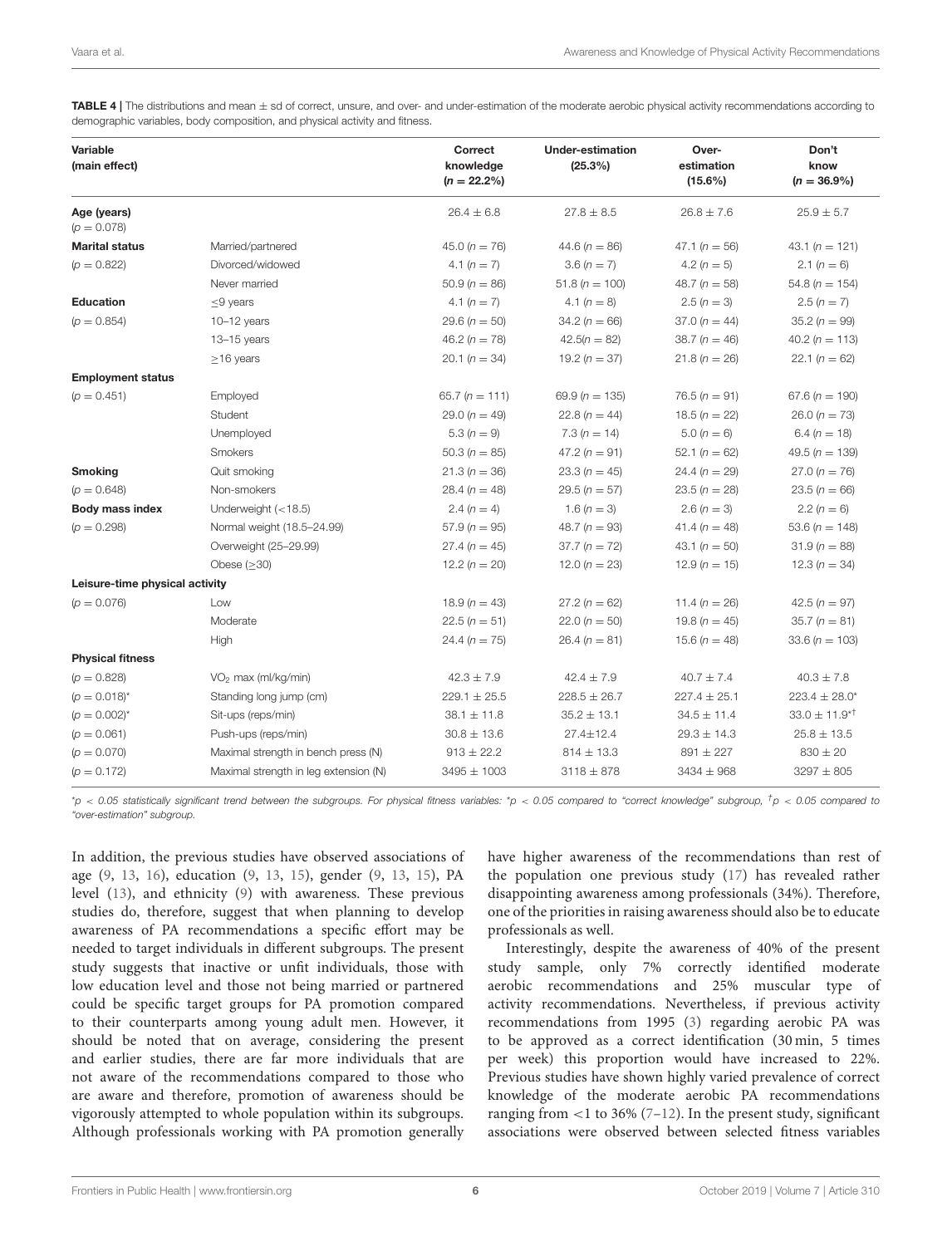<span id="page-7-0"></span>TABLE 5 | The distributions and mean  $\pm$  sd of correct, unsure, and over- and under-estimation of the muscular strength and muscular endurance recommendations according to demographic variables, body composition, and physical activity and fitness.

| Variable<br>(main effect)      |                                       | Correct<br>knowledge<br>(25.2%) | Under-<br>estimation<br>$(2.8\%)$ | Over-<br><b>Estimation</b><br>(37.4%) | Don't<br>know/none of these<br>$(34.6\%)$ |
|--------------------------------|---------------------------------------|---------------------------------|-----------------------------------|---------------------------------------|-------------------------------------------|
| Age (years)<br>$(p = 0.830)$   |                                       | $26.4 \pm 6.8$                  | $27.8 \pm 8.5$                    | $26.8 \pm 7.6$                        | $25.9 \pm 5.7$                            |
| <b>Marital status</b>          | Married/partnered                     | $50.0(n = 93)$                  | $57.1 (n = 12)$                   | 42.8 ( $n = 118$ )                    | 42.4 ( $n = 108$ )                        |
| $(p = 0.016)^{*}$              | Divorced/widowed                      | $3.8 (n = 7)$                   | 14.3 $(n = 3)$                    | $3.6 (n = 10)$                        | $2.0(n = 5)$                              |
|                                | Never married                         | 46.2 $(n = 86)$                 | $28.6 (n = 6)$                    | 53.6 ( $n = 148$ )                    | $55.7 (n = 142)$                          |
| Education                      | $\leq$ 9 years                        | $3.2 (n = 6)$                   | $9.5(n = 2)$                      | $4.3(n = 12)$                         | $2.0(n = 5)$                              |
| $(p = 0.314)$                  | $10 - 12$ years                       | 32.3 $(n = 60)$                 | 42.9 $(n = 9)$                    | 34.1 ( $n = 94$ )                     | $33.7 (n = 86)$                           |
|                                | $13 - 15$ years                       | 39.8 $(n = 74)$                 | $33.3(n = 7)$                     | 44.6 ( $n = 123$ )                    | 41.6 ( $n = 106$ )                        |
|                                | $\geq$ 16 years                       | 24.7 $(n = 46)$                 | 14.3 $(n = 3)$                    | 17.0 ( $n = 47$ )                     | $22.7(n = 58)$                            |
| <b>Employment status</b>       |                                       |                                 |                                   |                                       |                                           |
| $(p = 0.151)$                  | Employed                              | 66.7 ( $n = 124$ )              | $81.0 (n = 17)$                   | 73.9 ( $n = 204$ )                    | 64.7 ( $n = 165$ )                        |
|                                | Student                               | $28.0(n = 52)$                  | $9.5(n = 2)$                      | $20.3(n = 56)$                        | $27.8(n = 71)$                            |
|                                | Unemployed                            | $5.4 (n = 10)$                  | $9.5(n = 2)$                      | $5.8(n = 16)$                         | $7.5(n = 19)$                             |
| <b>Smoking</b>                 | Smokers                               | 23.7 ( $n = 44$ )               | $28.6 (n = 6)$                    | $31.2(n = 86)$                        | $22.7(n = 58)$                            |
| $(p = 0.141)$                  | Quit smoking                          | $21.5(n = 40)$                  | 14.3 $(n = 3)$                    | $25.4 (n = 70)$                       | $25.9(n = 66)$                            |
|                                | Non-smokers                           | $54.8 (n = 102)$                | $57.1 (n = 12)$                   | 43.5 ( $n = 120$ )                    | $51.4 (n = 131)$                          |
| Body mass index                | Underweight $(<18.5)$                 | $0.6 (n = 1)$                   | $9.5 (n = 2)$                     | $3.3 (n = 9)$                         | 1.2 $(n = 3)$                             |
| $(p = 0.079)$                  | Normal weight (18.5-24.99)            | 54.1 $(n = 98)$                 | $52.4 (n = 11)$                   | 45.6 ( $n = 12.4$ )                   | 53.8 ( $n = 134$ )                        |
|                                | Overweight (25-29.99)                 | $34.3(n = 62)$                  | $23.8(n = 5)$                     | $38.2 (n = 104)$                      | 32.1 $(n = 80)$                           |
|                                | Obese $(\geq 30)$                     | 11.0 ( $n = 20$ )               | 14.3 $(n = 3)$                    | 12.9 ( $n = 35$ )                     | 12.9 ( $n = 32$ )                         |
| Leisure-time physical activity |                                       |                                 |                                   |                                       |                                           |
|                                | Low                                   | $25.8(n = 48)$                  | 23.8 ( $n = 5$ )                  | $28.6 (n = 79)$                       | $35.3 (n = 90)$                           |
| $(p = 0.356)$                  | Moderate                              | $32.3(n = 60)$                  | $28.6 (n = 6)$                    | $28.6 (n = 79)$                       | 29.0 ( $n = 74$ )                         |
|                                | High                                  | $41.9(n = 78)$                  | 47.6 ( $n = 10$ )                 | 42.8 $(n = 118)$                      | $35.7 (n = 91)$                           |
| <b>Physical fitness</b>        |                                       |                                 |                                   |                                       |                                           |
| $(p = 0.971)$                  | $VO2$ max (ml/kg/min)                 | $42.3 \pm 7.9$                  | $42.4 \pm 7.9$                    | $40.7 \pm 7.4$                        | $40.2 \pm 7.8$                            |
| $(p = 0.138)$                  | Standing long jump (cm)               | $229.1 \pm 25.5$                | $228.5 \pm 26.7$                  | $227.4 \pm 25.1$                      | $223.4 \pm 28.0$                          |
| $(p < 0.001)$ ***              | Sit-ups (reps/min)                    | $38.1 \pm 11.8$                 | $35.2 \pm 13.1$                   | $34.5 \pm 11.4*$                      | $33.0 \pm 11.9***$                        |
| $(p = 0.002)^{*}$              | Push-ups (reps/min)                   | $30.8 \pm 13.6$                 | $27.4 \pm 12.4$                   | $29.3 \pm 14.3$                       | $25.8 \pm 13.5^{*}$                       |
| $(p < 0.001)$ ***              | Maximal strength in bench press (N)   | $913 \pm 222$                   | $813 \pm 133$                     | $891 \pm 227$                         | $830 \pm 200***$                          |
| $(p = 0.087)$                  | Maximal strength in leg extension (N) | $3495 \pm 1003$                 | $3118 \pm 878$                    | $3434 \pm 968$                        | $3297 \pm 805$                            |

\*p < 0.05 statistically significant trend between the subgroups \*\*\*p < 0.001 statistically significant trend between the subgroups. For physical fitness variables: \*p < 0.001 compared to "correct knowledge" subgroup, \*p <0.05 compared to "correct knowledge" subgroup,  $^{\dagger}$ p < 0.05 compared to "over-estimation" subgroup.

and knowledge for both aerobic and muscular type of physical activity recommendations. In addition, marital status was related to knowledge of muscular type of activity recommendations. These results suggest that married individuals and individuals with higher fitness tend to know recommendations better than non-married individuals and individuals with lower fitness. Nevertheless, no causal relationships can be interpreted because of the cross-sectional study design. Therefore, it remains unknown whether the aware individuals have higher fitness because of the awareness or are they aware because of their higher fitness (a proxy for possibly higher interest in physical activity and fitness). Earlier studies have shown that age [\(11,](#page-9-9) [12,](#page-9-6) [14\)](#page-9-10), education [\(9,](#page-9-4) [11,](#page-9-9) [12,](#page-9-6) [14\)](#page-9-10), gender [\(7,](#page-9-2) [8,](#page-9-3) [13,](#page-9-7) [14\)](#page-9-10), physical activity level [\(7,](#page-9-2) [8,](#page-9-3) [12,](#page-9-6) [13\)](#page-9-7), ethnicity [\(8\)](#page-9-3), income [\(8,](#page-9-3) [9,](#page-9-4) [12,](#page-9-6) [14\)](#page-9-10), employment status [\(7,](#page-9-2) [11\)](#page-9-9), and self-rated health [\(12\)](#page-9-6) are associated with knowledge of the recommendations.

A higher number of individuals correctly identified muscular type of activity (25%) compared to moderate intensity aerobic activity (7%). This may be due to different answer options given or a speculatively a tendency of young adult men to be more interested in resistance training and its recommendations than aerobic exercise and recommendations. Nevertheless, if previous moderate aerobic PA recommendations would have been accepted as a correct alternative, based on its equal amount of activity (30 min, 5 times per week) altogether 22% of the participants would have been reported correct amount of moderate aerobic PA. Using this compound as a correct knowledge of aerobic activity recommendations we found that 22% of the study sample had correct knowledge,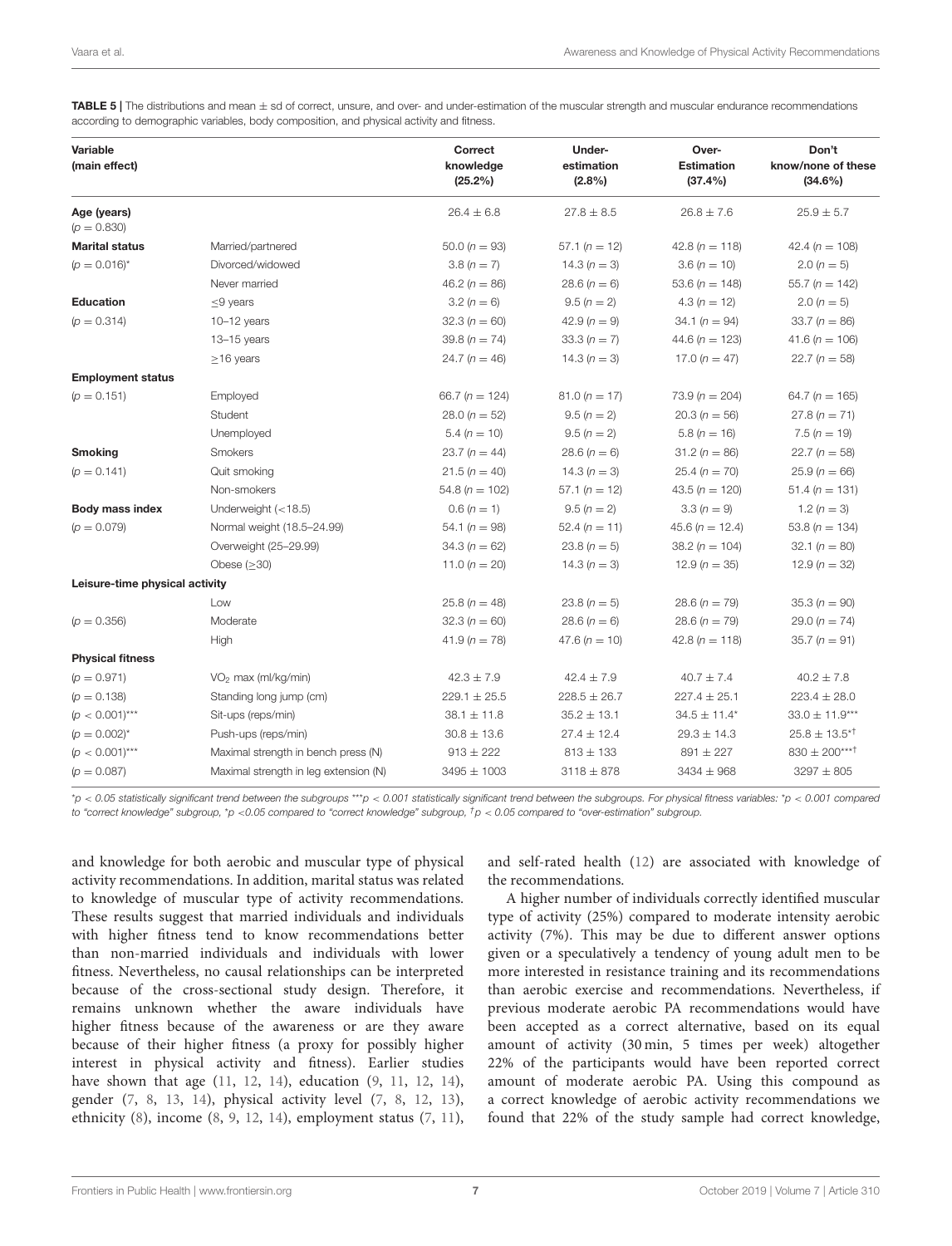25% underestimated, and 27% overestimated the moderate aerobic activity recommendations. The respective proportions for muscular type of activity recommendations were 22, 25, and 27%. Again, differences in given answer options in aerobic and muscular fitness questions may have affected the results because in the muscular type of activity question only exercise frequency was assessed, whereas aerobic activity question included different frequencies and volumes. The different assessment methods previous studies makes it hard to draw definite collective conclusions about the knowledge of the recommendations. However, of importance, some of the previous studies [\(8,](#page-9-3) [9,](#page-9-4) [12,](#page-9-6) [14\)](#page-9-10) including the present study, have used prompted questionnaire, which may overestimate the prevalence of correct knowledge, whereas some other studies have used unprompted questionnaires [\(7,](#page-9-2) [10,](#page-9-5) [11,](#page-9-9) [14\)](#page-9-10). The overestimation has been observed in a study by Cameron et al. [\(14\)](#page-9-10), where they reported a significant difference between prompted and unprompted questions showing that the correct knowledge decreased from 37 to 4% when prompted and unprompted question format was compared. Therefore, the prevalence of knowledge of the earlier and the present study may actually be even less than reported given that prompted format was used.

A few practical conclusions regarding awareness and knowledge of the PA recommendations can be made based on the present and previous study findings. Firstly, based on low awareness and, especially, poor knowledge of the recommendations all attempts to raise awareness and knowledge should be made. Previous studies show that different methods to deliver health messages and health behavior change may work [\(27\)](#page-9-22). The fact that the effect size of e.g., mass media campaigns on health behavior has turn out to be rather low emphasizes the need for multiple methods to raise awareness and knowledge. Besides community-wide campaigns, tools for dissemination could include e.g., social marketing through social media, online advertising and delivery of print products [\(28](#page-9-23)[–30\)](#page-9-24).

The strengths of the present study are a nationally representative study population targeted to young adult men. In addition, to the best of our knowledge, this is the first study that has investigated the knowledge of muscular type of activity recommendations. There are, however, some limitations in the current study. As noted earlier, prompted questionnaires were used in the present study, which may overestimate the proportions of knowledge and awareness individuals. Secondly, the present study did only assess knowledge of moderateintensity aerobic physical activity recommendations and not vigorous aerobic physical activity. Therefore, future studies are warranted to assess all components of the present recommendations.

# **REFERENCES**

- <span id="page-8-0"></span>1. Booth FW, Roberts CK, Laye MJ. Lack of exercise is a major cause of chronic diseases. Compr Physiol. (2012) 2:1143–211. doi: [10.1002/cphy.c110025](https://doi.org/10.1002/cphy.c110025)
- <span id="page-8-1"></span>2. American College of Sports Medicine. Guidelines for Graded Exercise Testing and Exercise Prescription. Philadelphia: Lea and Febiger (1975).

# **CONCLUSIONS**

In conclusion, the present study revealed that 40% of the young adult Finnish men reported being aware of the present PA recommendations, however, only 7% correctly identified the recommendation for moderate aerobic activity and 25% for muscular fitness type of activity. Altogether, 4% correctly identified both moderate intensity aerobic and muscular type of activity recommendations. Marital status, education, LTPA, and selected fitness variables were positively associated with awareness, while selected fitness variables were positively associated with correct knowledge of both aerobic and muscular strength recommendations. These results underline a need to use multiple methods to raise awareness and knowledge of the physical activity recommendations among young adults.

# DATA AVAILABILITY STATEMENT

All datasets generated for this study are included in the article/supplementary material.

# ETHICS STATEMENT

The studies involving human participants were reviewed and approved by the study was approved by the ethical committees of the University of Jyväskylä and the Central Finland Health Care District, as well as the Headquarters of the Finnish Defense Forces. The patients/participants provided their written informed consent to participate in this study.

# AUTHOR CONTRIBUTIONS

JV performed experiments and analyzed data. JV, TV, HKo, and HKy conceived and designed the experiments, interpreted results of research, drafted, edited, critically revised paper, and approved final version of manuscript.

# FUNDING

This work was supported by a grant from the Scientific Advisory Board for Defense.

# ACKNOWLEDGMENTS

The authors thank all the test personnel for their work in data collection and M.Sc. Elina Vaara for statistical guidance and analyses.

- <span id="page-8-2"></span>3. Pate RR, Pratt M, Blair SN, Haskell WL, Macera CA, Bouchard C, et al. Physical activity and public health. A recommendation from the Centers for Disease Control and Prevention and the American College of Sports Medicine. JAMA. (1995) 273:402–7. doi: [10.1001/jama.1995.03520290054029](https://doi.org/10.1001/jama.1995.03520290054029)
- <span id="page-8-3"></span>4. Physical Activity Guidelines for Americans. (2008). Available online at: [http://](http://www.health.gov/PAGuidelines/) [www.health.gov/PAGuidelines/](http://www.health.gov/PAGuidelines/) (accession December 21, 2018).